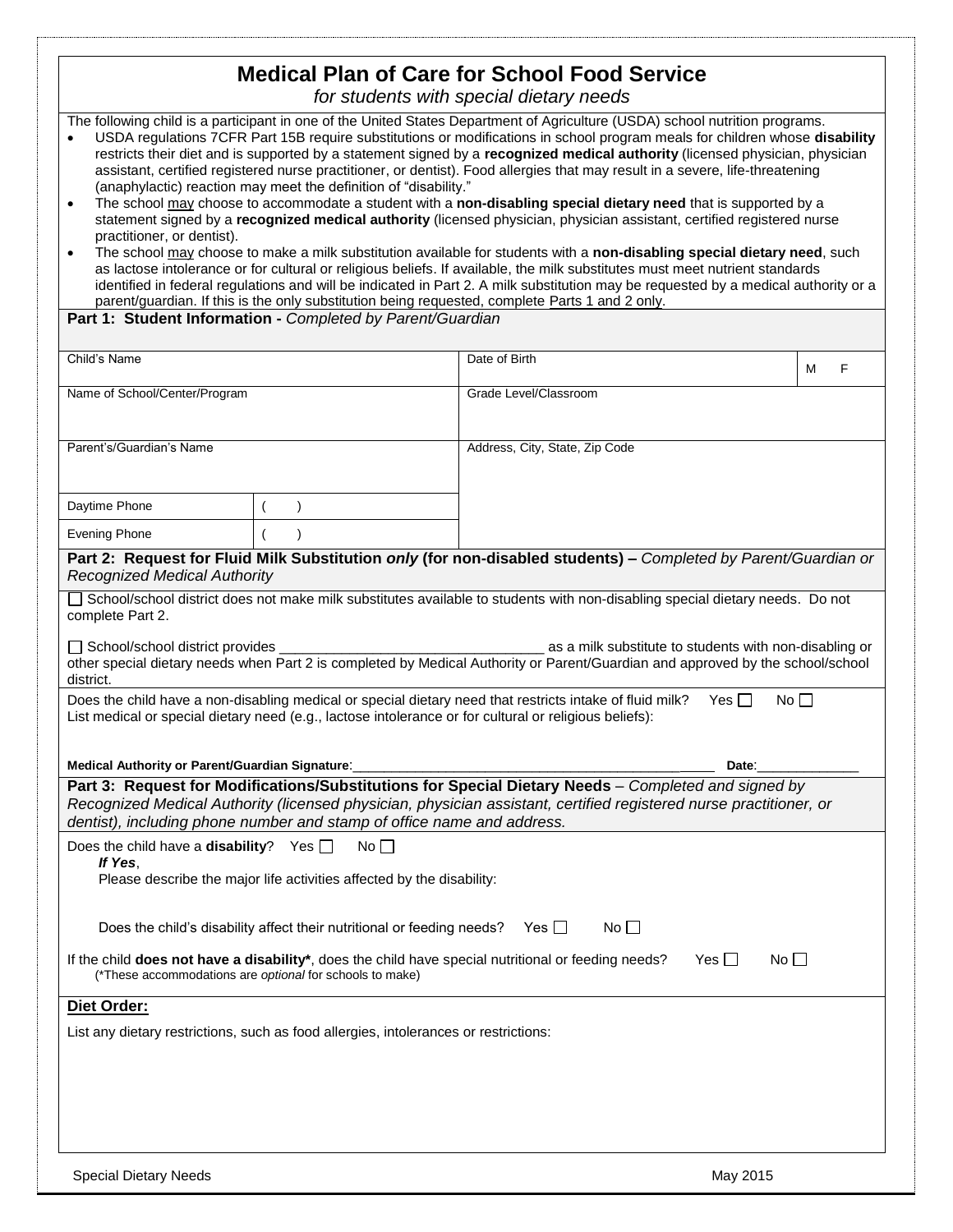List specific foods to be substituted (*Substitution cannot be made unless section is completed*):

List foods that need the following changes in texture. If all foods need to be prepared in this manner, indicate "All."

Cut up/chopped into bite sized pieces:

Finely Ground:

Pureed:

List any special equipment or utensils needed:

Indicate any other comments about the child's eating or feeding patterns:

| Physician's Name and Office Phone Number                                                                                                                                                                                                                                                                                                                                                | <b>Office Stamp</b> |  |  |  |
|-----------------------------------------------------------------------------------------------------------------------------------------------------------------------------------------------------------------------------------------------------------------------------------------------------------------------------------------------------------------------------------------|---------------------|--|--|--|
|                                                                                                                                                                                                                                                                                                                                                                                         |                     |  |  |  |
|                                                                                                                                                                                                                                                                                                                                                                                         |                     |  |  |  |
|                                                                                                                                                                                                                                                                                                                                                                                         |                     |  |  |  |
| <b>Physician/Medical Authority's Signature</b>                                                                                                                                                                                                                                                                                                                                          | Date                |  |  |  |
|                                                                                                                                                                                                                                                                                                                                                                                         |                     |  |  |  |
| Part 4:                                                                                                                                                                                                                                                                                                                                                                                 |                     |  |  |  |
| <b>Parent Signature</b>                                                                                                                                                                                                                                                                                                                                                                 | Date                |  |  |  |
|                                                                                                                                                                                                                                                                                                                                                                                         |                     |  |  |  |
|                                                                                                                                                                                                                                                                                                                                                                                         |                     |  |  |  |
| Part 5:<br><b>School Nutrition Program Signature</b>                                                                                                                                                                                                                                                                                                                                    | Date                |  |  |  |
|                                                                                                                                                                                                                                                                                                                                                                                         |                     |  |  |  |
|                                                                                                                                                                                                                                                                                                                                                                                         |                     |  |  |  |
| <b>Health Insurance Portability and Accountability Act Waiver</b>                                                                                                                                                                                                                                                                                                                       |                     |  |  |  |
| In accordance with the provisions of the Health Insurance Portability and Accountability Act of 1996 and the Family Educational                                                                                                                                                                                                                                                         |                     |  |  |  |
|                                                                                                                                                                                                                                                                                                                                                                                         |                     |  |  |  |
| health information of my child as is necessary for the specific purpose of Special Diet information to<br>(school/program) and I consent to allow the physician/medical authority to                                                                                                                                                                                                    |                     |  |  |  |
| freely exchange the information listed on this form and in their records concerning my child with the school program as necessary.                                                                                                                                                                                                                                                      |                     |  |  |  |
| I understand that I may refuse to sign this authorization without impact on the eligibility of my request for a special diet for my child.                                                                                                                                                                                                                                              |                     |  |  |  |
| I understand that permission to release this information may be rescinded at any time except when the information has already                                                                                                                                                                                                                                                           |                     |  |  |  |
| been released. My permission to release this information will expire on _______________(date). This information is to be                                                                                                                                                                                                                                                                |                     |  |  |  |
| released for the specific purpose of Special Diet information.                                                                                                                                                                                                                                                                                                                          |                     |  |  |  |
| The undersigned certifies that he/she is the parent, guardian, or representative of the person listed on this document and has the                                                                                                                                                                                                                                                      |                     |  |  |  |
| legal authority to sign on behalf of that person.                                                                                                                                                                                                                                                                                                                                       |                     |  |  |  |
|                                                                                                                                                                                                                                                                                                                                                                                         |                     |  |  |  |
| Parent/Guardian Signature:<br>Date: the contract of the contract of the contract of the contract of the contract of the contract of the contract of the contract of the contract of the contract of the contract of the contract of the contract of the cont<br>(Signing this section is optional, but may prevent delays by allowing us to speak with the physician/medical authority) |                     |  |  |  |
|                                                                                                                                                                                                                                                                                                                                                                                         |                     |  |  |  |
| Please have parent/guardian review form annually and initial/date if no changes are required. Any changes require submission of a new                                                                                                                                                                                                                                                   |                     |  |  |  |
| form signed by the Physician/Medical Authority.                                                                                                                                                                                                                                                                                                                                         |                     |  |  |  |
| Parent confirmed no change in diet order. _____ Date ________ ______ Date _______ _____ Date _______                                                                                                                                                                                                                                                                                    |                     |  |  |  |
|                                                                                                                                                                                                                                                                                                                                                                                         |                     |  |  |  |
|                                                                                                                                                                                                                                                                                                                                                                                         |                     |  |  |  |
|                                                                                                                                                                                                                                                                                                                                                                                         |                     |  |  |  |
| A copy of this form should be kept by the School Food Service and the Nurse. FERPA allows school nurses to share student's                                                                                                                                                                                                                                                              |                     |  |  |  |

Special Dietary Needs **May 2015** 

**medical information regarding dietary needs with school food service.**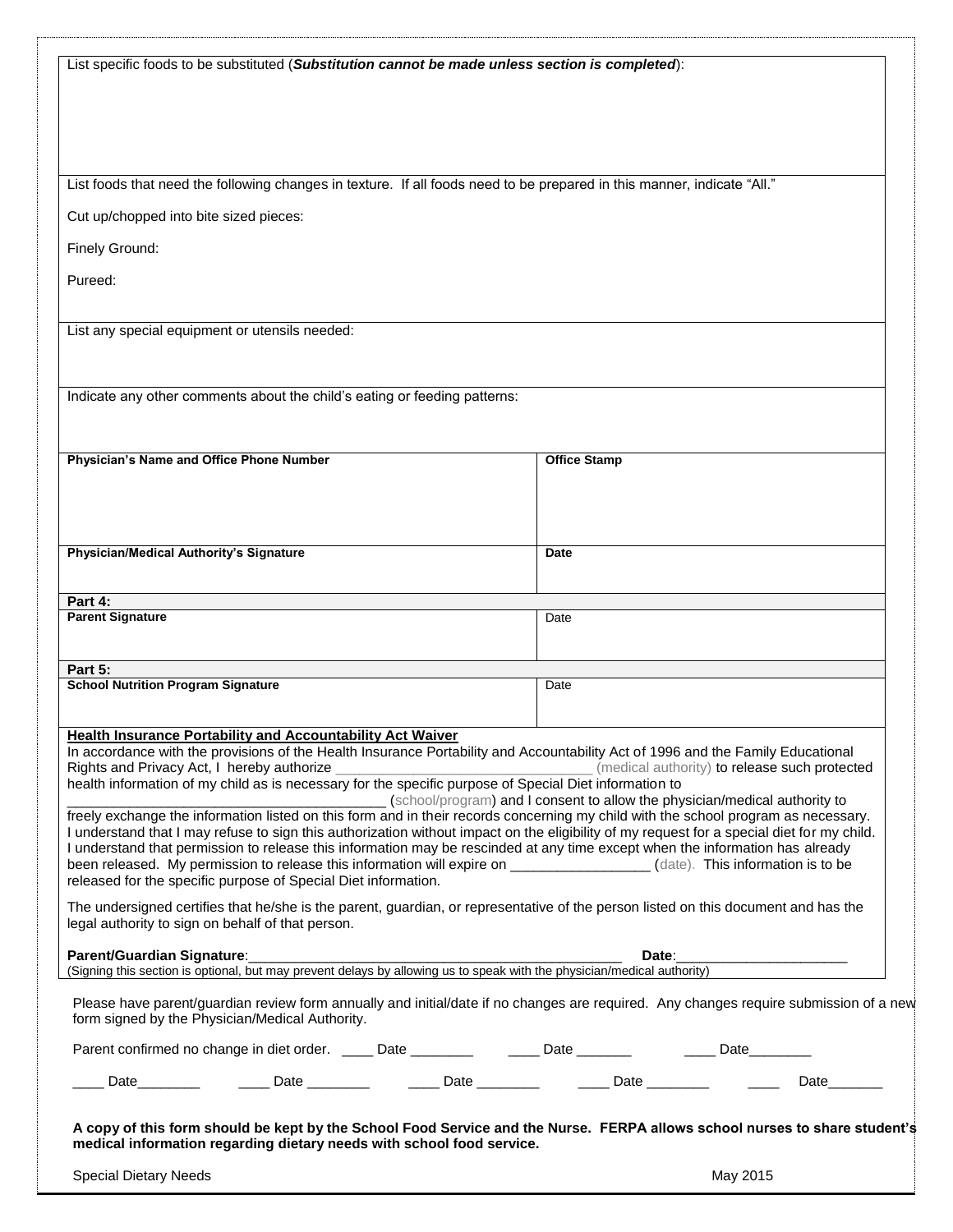# **Accommodating Children with Special Dietary Needs in the School Nutrition Programs**

# **Accommodating Students with Disabling Special Dietary Needs**

Schools participating in a federal Child Nutrition Program (School Lunch, School Breakfast or After School Snack Program) are required to make accommodations for children who are unable to eat the school meals because of a *disability that restricts their diet*. In order to make modifications or substitutions to the school meal, schools must have a written Medical Statement on file that is signed by a State recognized medical authority (licensed physician, physician assistant, certified registered nurse practitioner, or dentist). The statement must identify:

- The child's disability
- An explanation of why the disability restricts the child's diet
- The major life activity affected by the disability
- $\bullet$  The food(s) to be omitted from the child's diet
- The food or choice of foods that must be provided as the substitute

# **Accommodating Students with Non-Disabling Special Dietary Needs**

Schools may, at their discretion, make substitutions for students who have a special dietary need that does not meet the definition of disability. Examples include food intolerances or allergies that do not cause life-threatening reactions. The decision to accommodate a student's special dietary need can be determined on a case-by-case basis; however, the school should remain consistent with accommodating special dietary needs. In order to make modifications or substitutions to the school meal, schools must have a written Medical Statement signed by a State recognized medical authority (licensed physician, physician assistant, certified registered nurse practitioner, or dentist) identifying the following:

- An identification of the medical or other special dietary condition that restricts the child's diet
- The food or foods to be omitted from the child's diet
- The food or choice of foods to be substitute

# **Fluid Milk Substitutions for Students with Non-Disabling Special Dietary Needs**

For students with *non-disabling* special dietary needs that restrict their intake of fluid milk, the following applies:

- Parents/guardians or a recognized medical authority (physician, physician assistant, certified registered nurse practitioner, or dentist) may request a fluid milk substitute for a student with a non-disabling medical dietary need, such as milk intolerance, or due to cultural, religious or ethnic beliefs. The request must be made in writing.
- The written request from a parent/guardian or medical authority must identify the student's medical or special dietary need that prevents them from consuming cow's milk. Specifically referring to milk substitutions, a "special dietary need" can refer to cultural, ethnic, or religious needs, as well as medical needs.
- Nondairy beverages offered as a fluid milk substitute must meet the established nutrient standards, as indicated in Question 20 in USDA memo SP07-2010, available on PEARS Download Forms, under *Feeding Students with Disabilities and Special Dietary Needs* section.
- Juice and water cannot be substituted for fluid milk as part of the reimbursable meal. However, any student may select a meal without milk under Offer vs. Serve. Drinkable water must be available to all students in addition to the meal. Juice can be selected as a meal component if it is offered.

#### **Parent Responsibility**

- Notify the school of any food allergy, disability or special dietary need.
- Provide a Medical Statement completed by a State recognized medical authority (disabling or nondisabling special dietary need), or the parent (non-disabling special dietary need for milk substitution only).
- Participate in any meetings or discussions regarding the student's meal plan. Maintain a healthy line of communication with the school.
- Notify the school of any changes relating to the special dietary need (a new Medical Statement is required if the diet changes).